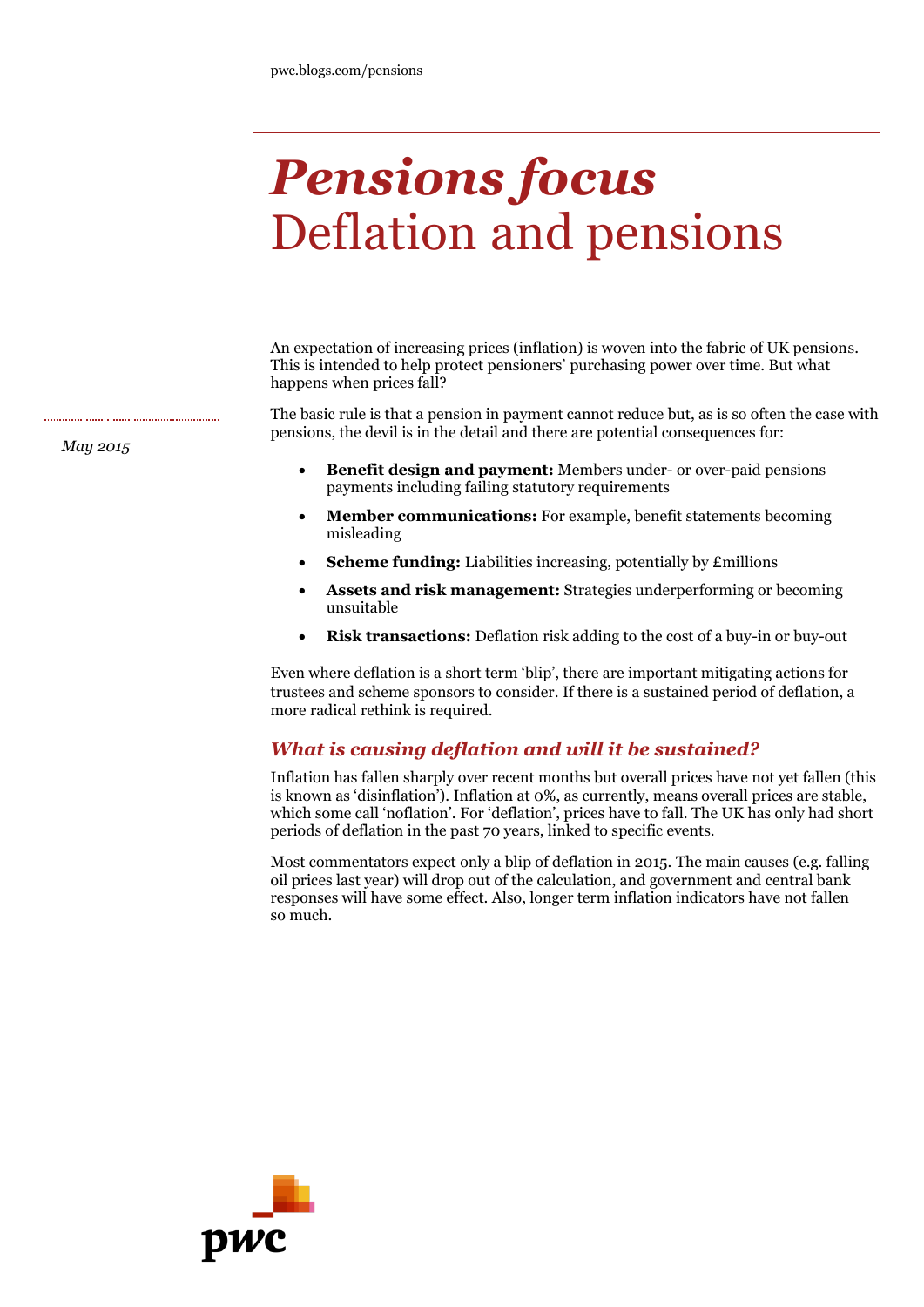However, most accept that there is deflationary risk for some time to come. Low inflation or modest deflation can become institutionalised, as individuals and companies come to expect it and behave accordingly. Other factors such as the slowdown in China, reducing pressure on raw material prices, and competition created by online retailing support this.

It is worth remembering that Japan experienced deflation or noflation in every year but one from 1999 to 2013, with prices falling on average 0.5% a year for a decade.

#### *RPI or CPI?*

It is widely accepted that the Retail Prices Index is no longer fit for purpose and its status as a National Statistic has been removed.

In a deflation context, RPI will tend to overestimate the size of price falls. This is another reason, if one were needed, to rethink its use in pension schemes and consider adopting a Consumer Price Index based measure. Recent court cases have demonstrated this is much more widely possible in company schemes than was originally thought.

# *Benefit design and payments*

**Pensions in payment** are typically increased for inflation year by year, with a minimum of zero each year. What is less clear is what happens when prices rise again after a year of deflation. Is the next increase applied to the pension 'as is', or what it would have been if there was no minimum?

**Example:** If prices fall 1% this year then rise 2% next year, a £100 pension should initially fall to £99 then rise to £101. However, if it can't fall it stays £100 for this year. Does it rise to £101 or £102 next year? It may seem a small point but it means a 1% difference in total pensioner liabilities: a £10m cost for a £1bn scheme, each time it happens.

Individual scheme rules determine whether the answer is £101, £102, something else or whether there is a choice, so each scheme needs checking. Different answers may apply to different parts of each pension, such as guaranteed minimums. And the different parts can interact with each other, for example due to the statutory anti-franking provisions. Once you know the answers, you need to check administration systems do the right thing in practice; this is a complex and rarely tested area.

**Deferred pensions** are even more complex. Legislation broadly adjusts for inflation over the whole period from leaving employment to drawing the pension (in effect the £101 approach). However, some scheme rules only use legislation as an underpin and have the £102 approach hard-coded. And there are other complications such as step ups at state pension age. Again, checking scheme rules and ensuring administration works as intended is the key.

**Current employees** can be impacted too, e.g. career average benefit revaluation rates or pensionable pay caps that are linked to inflation.

#### *Member communications*

Benefit statements and retirement quotations often make some allowance for inflation, in either the numbers or supporting text. These can become misleading for the reasons discussed above.

**Example:** A quotation for someone retiring next year shows a benefit of £100 today and notes that it will increase with inflation until paid. If prices fall 1% and the statutory approach is used, the actual pension next year is only  $E_{99}$  but scheme-specific rules could make it £100. Some administration systems use an assumed figure and could quote  $\pounds$ 103. Clearly, this could lead to an unhappy retiring employee or the Ombudsman upholding a higher pension quoted.

Other communications (newsletters, booklets, etc.) also tend to be written with inflation protection in mind and can be misleading in a deflationary world.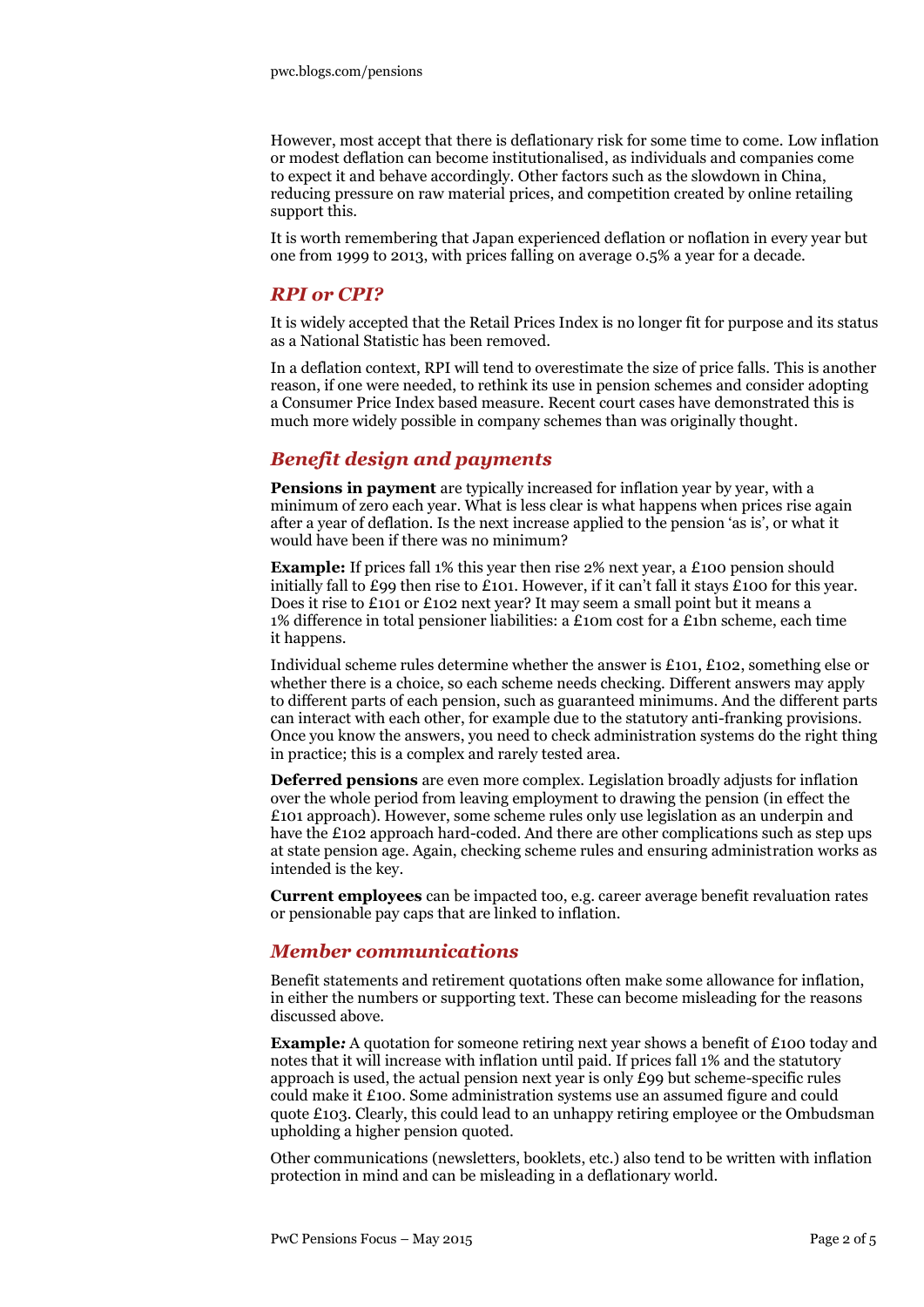# *Scheme funding*

As noted above, deflation can add significant unintended liabilities each time it happens if the design or administration doesn't allow for it.

More generally, you might assume low inflation improves funding, as benefit increases are low or zero. In practice, it is the relativity of discount rates, inflation and pension increases that impacts funding. Deflation, especially if sustained, can impact funding further.

**Example***:* Actuarial assumptions for pensions in payment may assume a return on assets 1% above inflation and pension increases 0.5% below inflation (for limited price inflation); this gives a net discount rate (the gap between discount rate and pension increase) of 1.5% a year. With 1% deflation but pensions not reducing, pensions are actually running at 1% above inflation. The net discount rate is thus reduced from 1.5% pa to 0.5% pa, adding 10% or more to pensioner liability values.

This is another example of traditional approaches diverging ever more from the underlying reality, as they have with low gilt yields for example. More up-to-date funding techniques are available to address these issues.

### *Asset strategy and risk management*

Most pension schemes have some protection against inflation, either through assets such as index-linked gilts or via derivatives such as inflation swaps. Typically these pay the scheme when inflation is high but the scheme loses out when inflation is low. Any loss is expected to be offset by reducing liabilities but in deflation this breaks down. It is therefore important to review inflation hedging strategies as deflation approaches.

It is possible to buy deflation protection but this usually looks expensive, especially if deflation seems likely. However, there are other things to consider, including:

- For those hedging inflation with indexed linked gilts or swaps, regular checks of the hedging level are needed. As deflation approaches, the liabilities become more fixed (at 0%) than inflation linked. The amount of inflation hedging should therefore be reduced.
- Conversely, if you have deflation protection in place and think deflation will be a temporary blip, you could sell it back to the market at a very attractive price.
- Hedging inflation with assets that themselves have in built deflation protection. For example, long term property leases typically have upward only rent reviews.

In a sustained deflationary world, a fundamental rethink is needed. Just as traditional actuarial methods can break down, traditional asset-liability modelling can go awry. For example, it may point to reducing equity holdings in favour of fixed interest bonds whilst in reality the equities may be a more suitable asset. A real world perspective is needed.

#### *Buy-ins and buy-outs*

When scheme benefits are secured with an insurer, they also have to think about the risk of deflation. Insurers are effectively obliged to buy protection or hold extra capital to cover the risk. The cost of this is, of course, passed on to the scheme or sponsor. Particularly for a buy-in, securing benefits without deflation protection and keeping the risk in the scheme is typically more cost effective, potentially reducing the insurance cost by 5%. Variations of this can also work for buy-outs.

If you already have a buy-in, you should check that it is paying you what you expect (and paid for), reflecting the points on scheme design and administration above.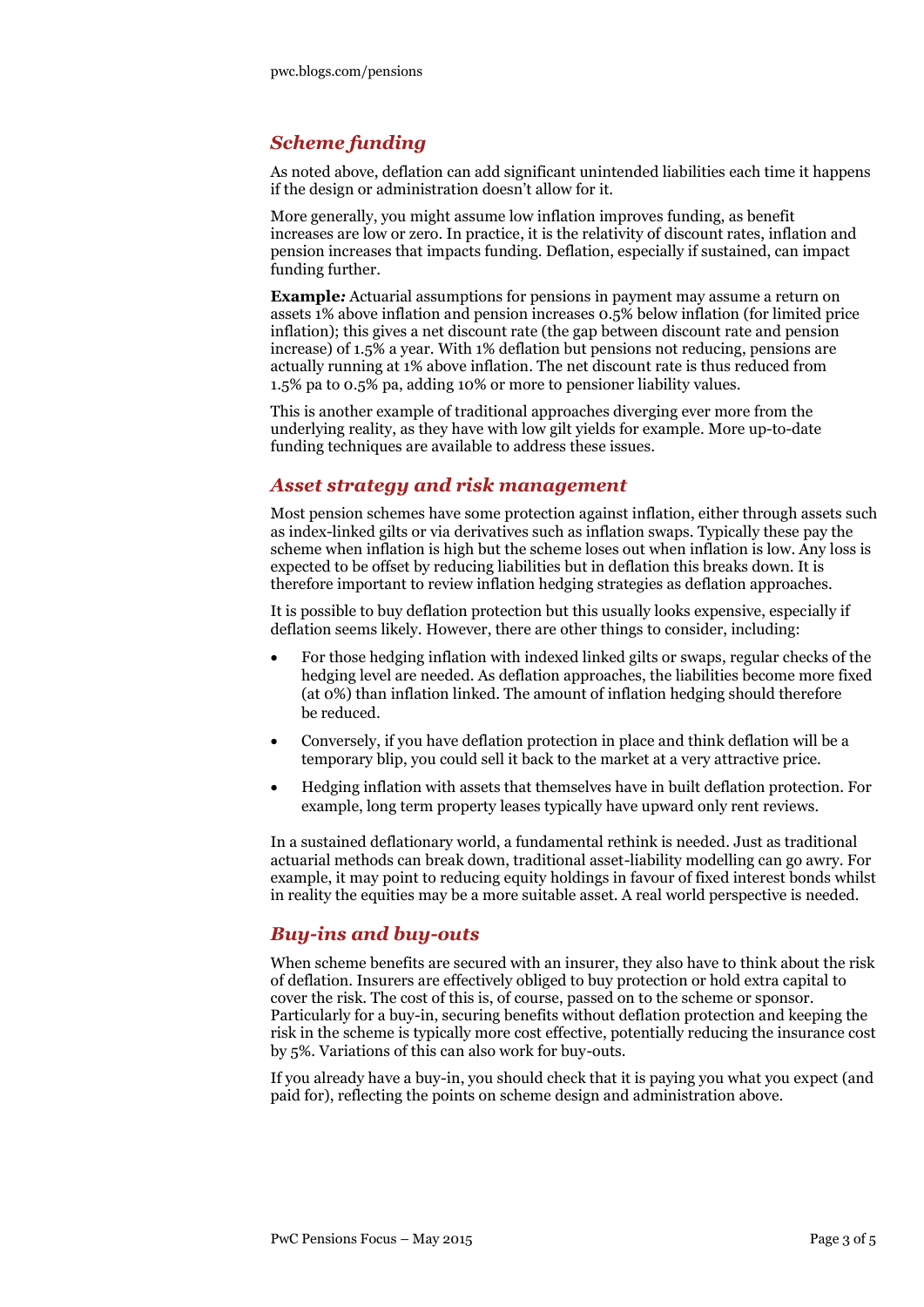# *Action points*

Mitigate the impact of short-term deflation by checking:

- You understand how all your benefits link to inflation
- Your admin systems, member communications and any existing buy-ins get it right
- Your inflation hedging still works properly

If you think deflation could become a more regular occurrence or even sustained:

- Review benefit design
- Rethink asset and risk management strategies to bring a real world approach
- Adopt more realistic approaches to funding than traditional actuarial methods likely to be appropriate anyway given wider market conditions

In any case:

- Ensure you understand the impact of deflation on your corporate financial reporting
- Review the use of the broken RPI measure of inflation wherever possible
- If you have or are considering a buy-in or buy-out, make sure you address the deflation risk